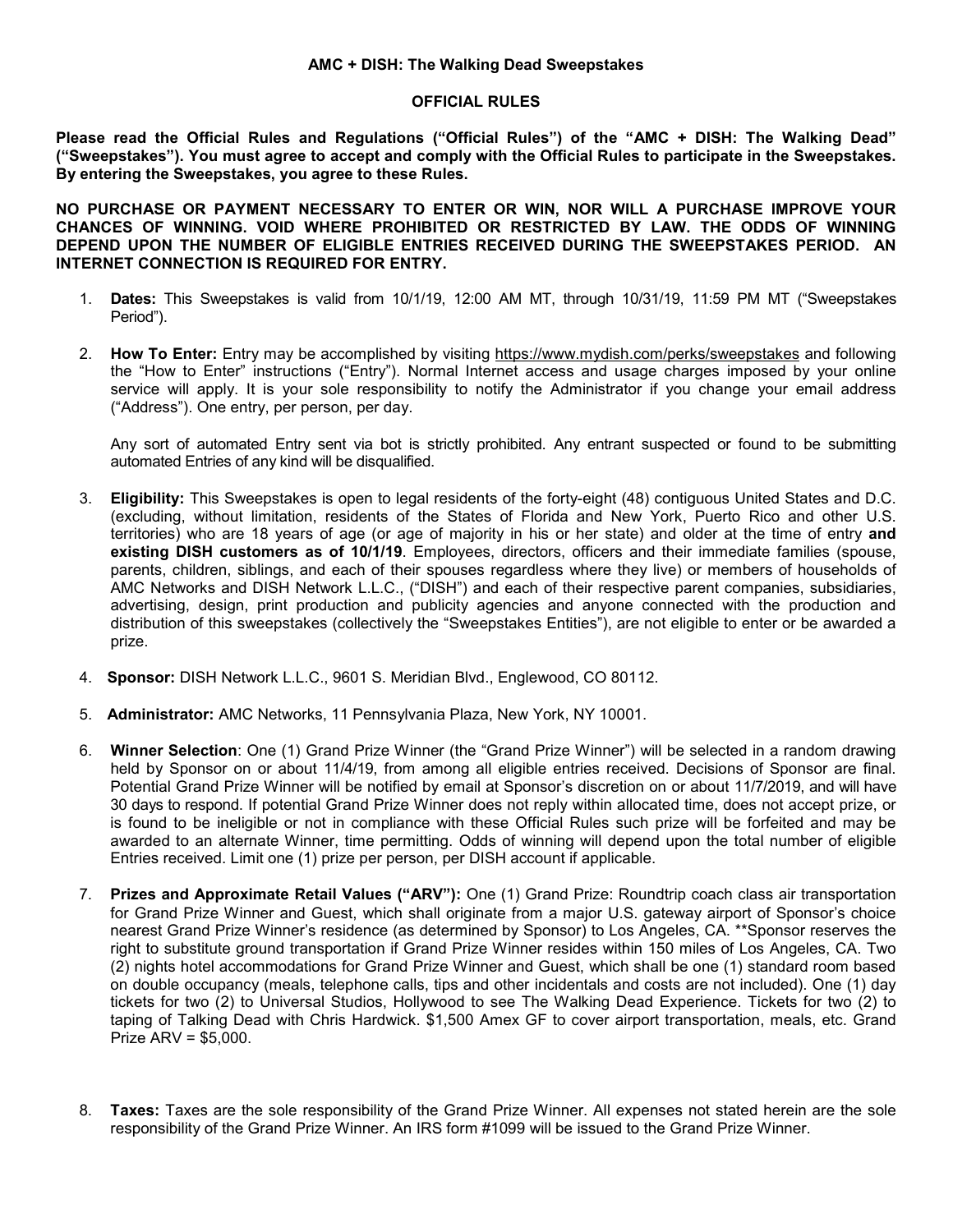- 9. **General Rules:** Sweepstakes administration, winner selection and prize claim verification and fulfillment will be conducted by Sponsor and Administrator. By participating in this Sweepstakes, Grand Prize Winner agrees to be bound by these Official Rules and the decisions of the Sponsor and Administrator, whose decisions are final. All materials submitted become the sole property of Sponsor and Administrator and will not be returned. Return of any prize/prize notification as undeliverable will result in disqualification and an alternate will be selected. The Grand Prize Winner must sign and return an Affidavit of Eligibility and Publicity/Liability Release within seven (7) days of prize notification. Noncompliance within this time period will result in disqualification and an alternate will be selected. Travel companions for Grand Prize Winner must sign and return a Publicity/Liability Release prior to travel. In the event the Grand Prize Winner or travel companion is less than the age of majority in his/her state of residence, all required documents must be signed by the individual's parent/legal guardian on his/her behalf. Sponsor, Administrator, airline(s), government authorities, hotels and other venues have the right to refuse travel and/or admission to anyone who does not have proper documents/identification or who does not comply with all regulations or comport him/herself properly. There will be no substitution or compensation for a prize or part of a prize forfeited due to Winner's or Winner's companion's non-compliance with travel and venues' regulations or any other reason. Sponsor reserves the right to cancel/terminate, modify or suspend the Sweepstakes if in Sponsor's sole determination it believes that the integrity of the Sweepstakes has been, or could be, compromised or that the Sweepstakes is not capable of running as planned or fairly, including, but not limited to, fraud or force majeure or any other causes beyond Sponsor's control. By entering this Sweepstakes, a participant explicitly releases, discharges and holds harmless the Sweepstakes Entities, their successors, estates and assigns and all their respective shareholders, directors, officers and employees, one and all, from any and all liability, actions, causes of action, damages, actual, incidental or consequential, claims and demands whatsoever in law or equity, including all "costs", which he/she now has or may acquire, by reason of any personal injury, death, loss of or damage to property, or any reason, occurring during or arising out of his/her participation in the Sweepstakes and the acceptance and use or misuse of a prize. By accepting a prize, the Grand Prize Winner waives the right to 1) assert as a cost of winning the prize any and all costs of verification and redemption or travel to redeem said prize, and 2) claim any liability (including attorney's fees and costs) which might arise from redeeming or seeking to redeem said prize (including any travel related thereto). The right to receive a prize is non-assignable and non-transferable and no prize substitution, exchange or cash equivalent will be allowed except by Sponsor who reserves the right to substitute a prize (or portion of prize) of equal or greater value in case of unavailability of a prize or force majeure.
- 10. **Severability:** Sweepstakes void where prohibited. If any provision of this Sweepstakes shall be deemed to violate any federal, state or municipal law, it shall be amended to conform to such law and all other provisions shall remain in full force and effect. All federal, state and local laws and regulations apply.
- 11. **No Reproduction:** This offer may not be reproduced, reprinted or published elsewhere in any format without the written permission of the Sponsor.
- 12. **Publicity Rights:** Acceptance of a prize constitutes permission to use Grand Prize Winner's name, town and state, voice and likeness and any and all identifying characteristics including, but not limited to, the taking of photographs and/or videos by Sponsor's photographer/videographer for publicity purposes, in perpetuity, without further consent or compensation, unless prohibited by law and Grand Prize Winner agrees to execute any and all documents requested by Sponsor to convey such rights to own all the results thereof. Nothing contained herein shall be deemed to obligate Sponsor to make use of any of the rights granted herein and Grand Prize Winner waives any right to inspect or approve any such use of any and every nature and kind.
- 13. **Limitations of Liability:** The Sponsor and Administrator are not responsible for electronic transmission errors resulting in omission, interruption, deletion, defect, delay in operations or transmission, theft or destruction nor unauthorized access to or alterations of entry materials, or for technical, network, telephone equipment, electronic, computer hardware or software malfunctions or limitations of any kind, or inaccurate transmissions of or failure to receive entry materials by Sponsor or Administrator on account of technical problems or traffic congestion on the Internet or at any website or any combination thereof. Any person attempting to damage any website, defraud or in any way tamper with the Sweepstakes will be ineligible for any prize and may be prosecuted to the full extent of the law. The Sponsor or Administrator shall not be responsible for technical, pictorial, typographical or editorial errors or omissions in any marketing materials or these Official Rules. Entrant agrees that any and all disputes, claims, and causes of action arising out of or connected with this Sweepstakes or any prizes awarded and all issues and questions concerning the validity, interpretation and enforceability of these Official Rules shall be resolved individually, without resort to any form of class action, and exclusively in a court of competent jurisdiction sitting in Douglas County, Colorado. Any and all claims, judgments and awards shall be limited to actual out-ofpocket costs incurred, including costs associated with entering this Sweepstakes and never shall include consequential, incidental or punitive damages, and in no event attorneys' fees. Some jurisdictions do not allow the limitation or exclusion of liability for incidental or consequential damages, so the above may not apply to you.